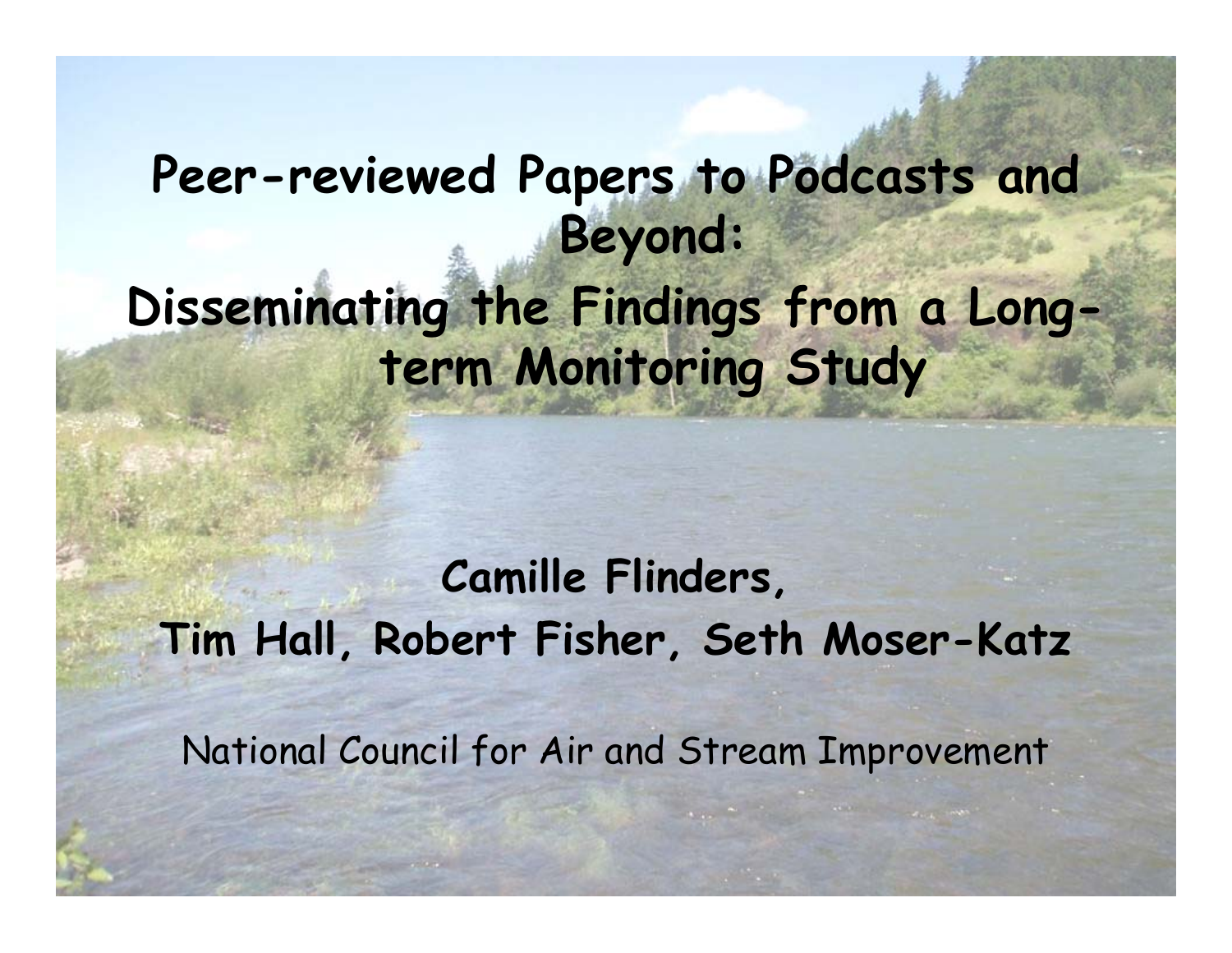#### **Background**

•Pulp & paper mill effluent (PPME) is among the most studied industrial effluents



•Most PMME research focuses on short-term laboratory or mesocosm studies typically limited to a single biotic group

 $\cdot$  A variety of effluent-related effects have been noted, with alterations in fish reproductive indicators receiving the most attention

•NCASI initiated a Long-term Receiving Water Study (LTRWS) in 1998 to examine receiving water communitylevel patterns related to PPME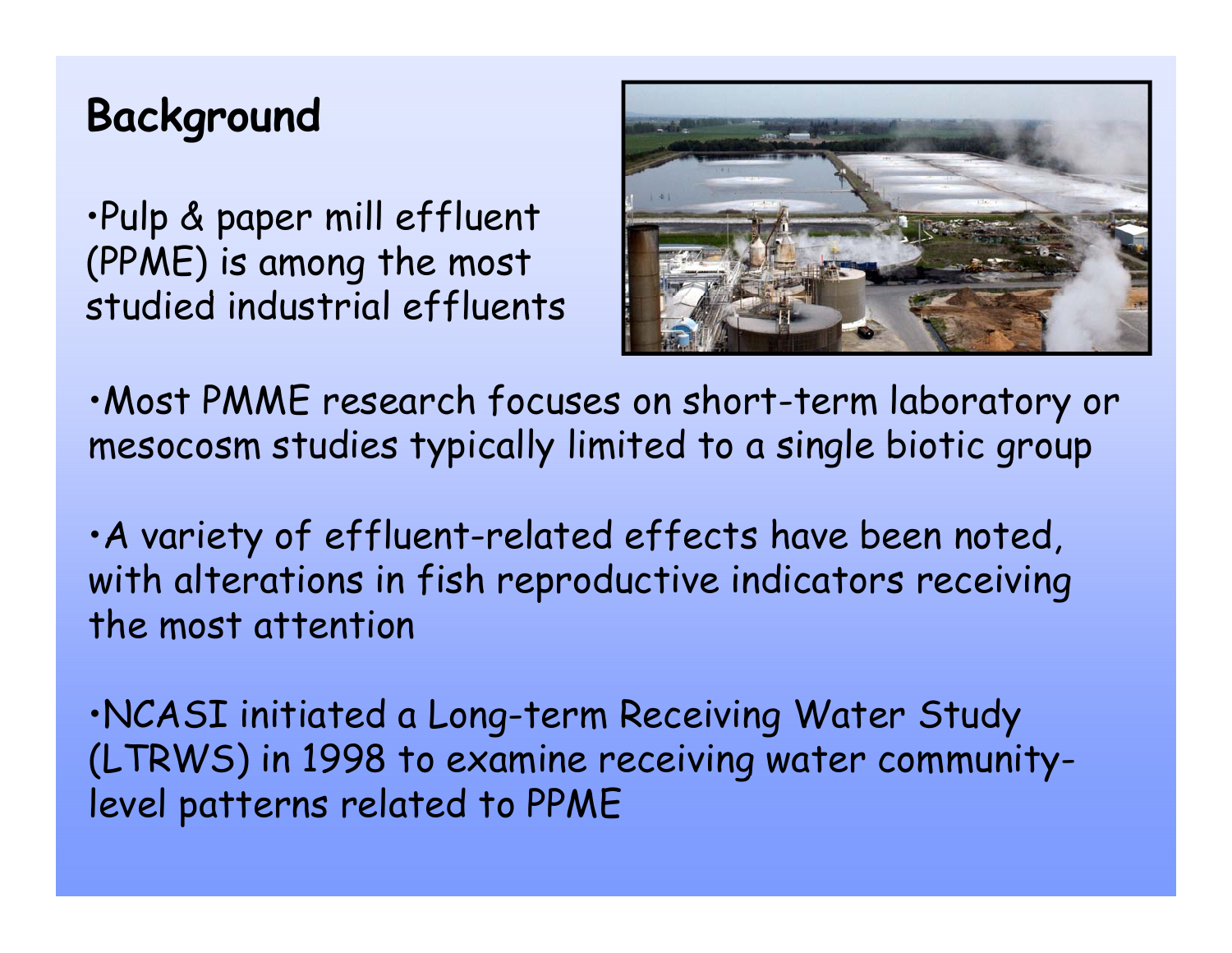### **Background cont'd**

•Study designed to last >10 years, conducted in **four** representative receiving streams at multiple sites, in multiple seasons

•Multi-facetted approach: •laboratory bioassays (n=4), •in-stream biotic communities (fish, inverts, algae) •Community endpoints (n=14) •Biological metrics (n=79)  $\cdot$ Community-environment relationships  $(n=14)$ •environmental assessments (water and habitat quality) (n=36) •relative risk assessments (n=4)

Measured seasonally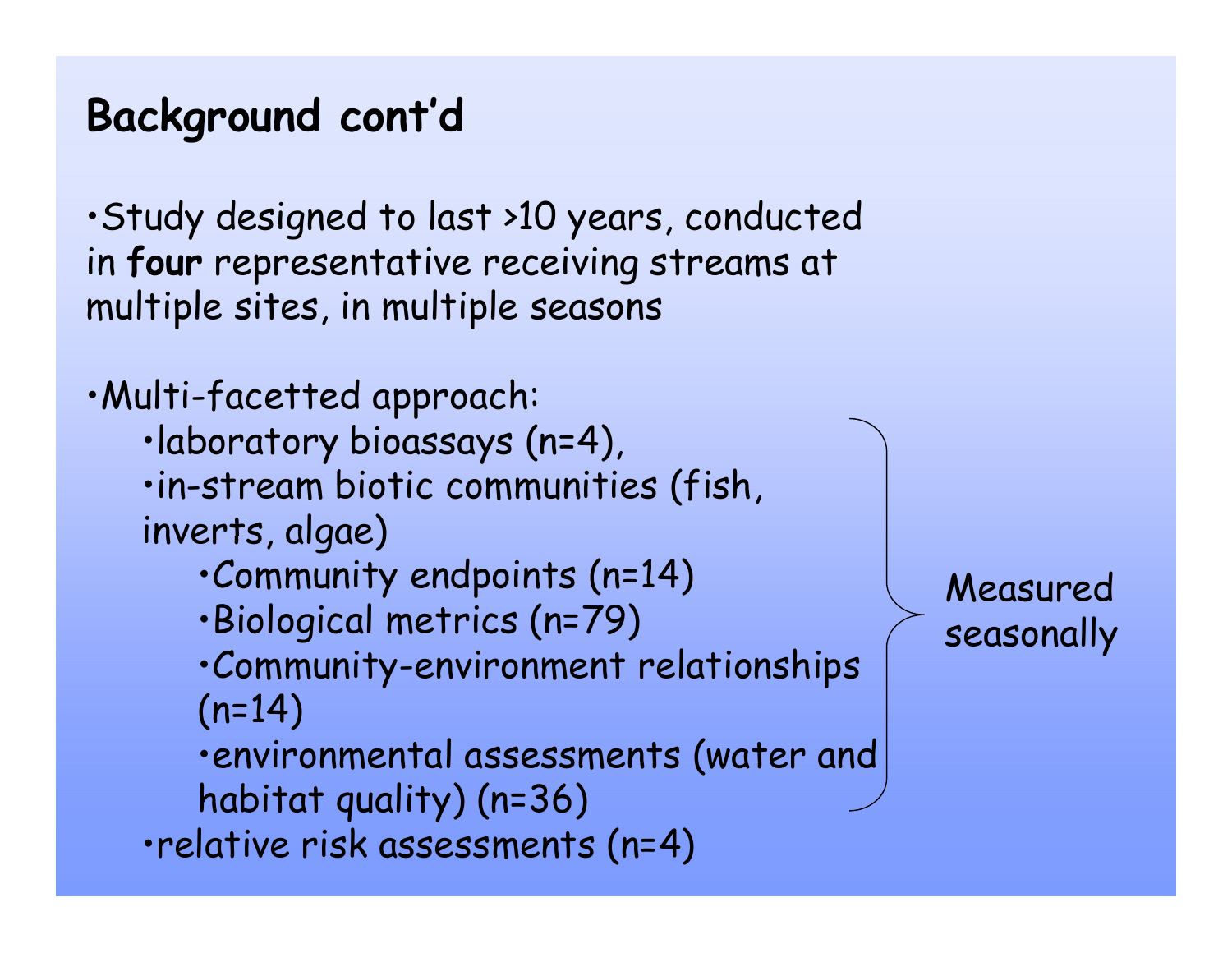•Study scope (multiple rivers, seasons, endpoints) and duration is:

> •rare for in-stream studies, •unprecedented in examining PPME

•As such, LTRWS and findings are of interest to:

•industry personnel, •stream researchers, **How to reach** •stakeholders, •regulators, and •policy-makers

**such a varied set of audiences??**

**Undertake a multifaceted and in some cases , , unconventional, approach to disseminate ob jectives, framework, methods, and results to varied audiences with an appropriate level of technical language and detail**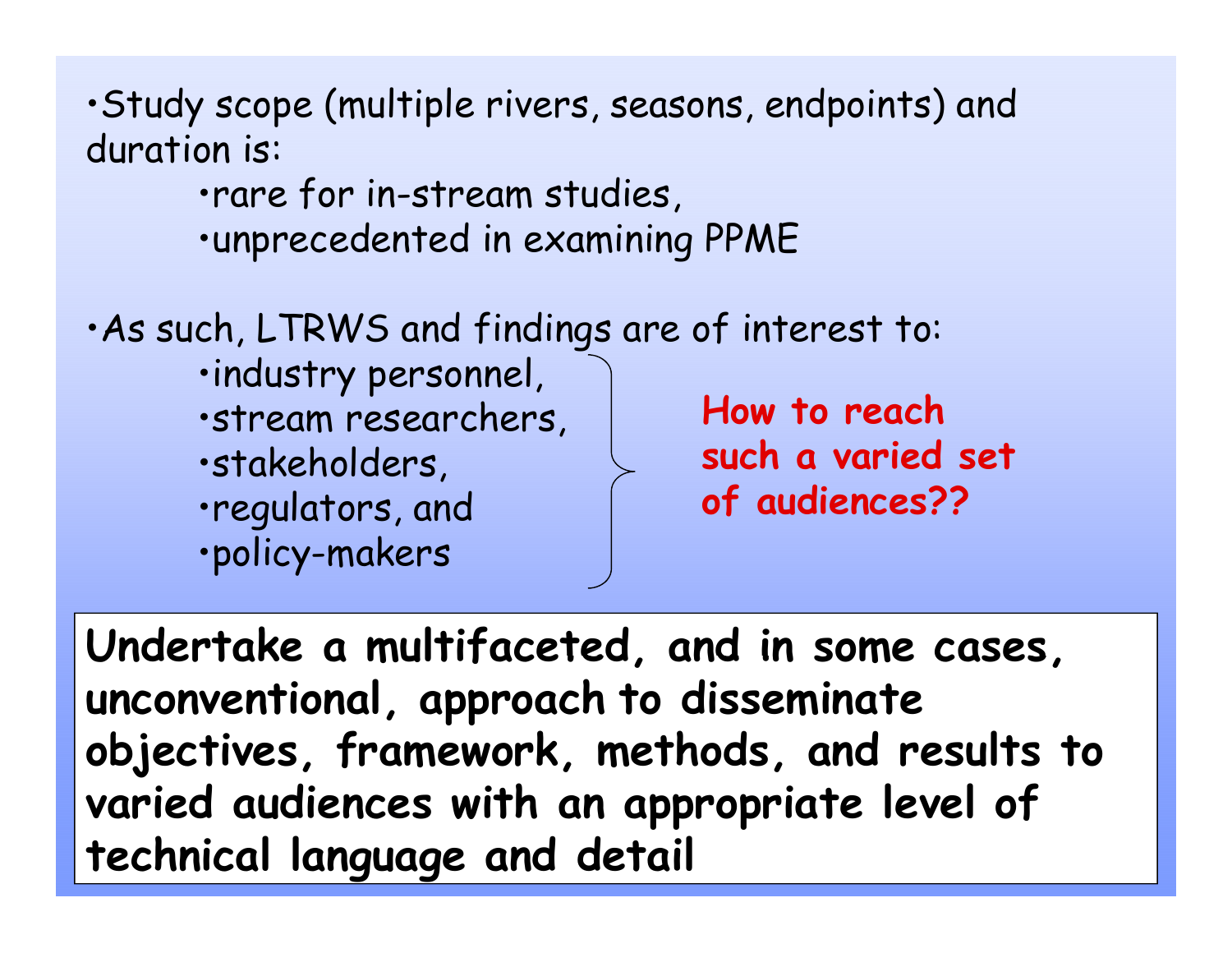#### **Industry Personnel**

•Information disseminated in Technical Bulletins

•Technical reports summarizing background, relevant literature, methods, results and discussion

•Unlimited words/document size (i.e. 20 to >200 pages)

•Focuses on industry relevance, as well as broader scope

•Limited distribution (NCASI members only)



•41 LTRWS Technical Bulletins to date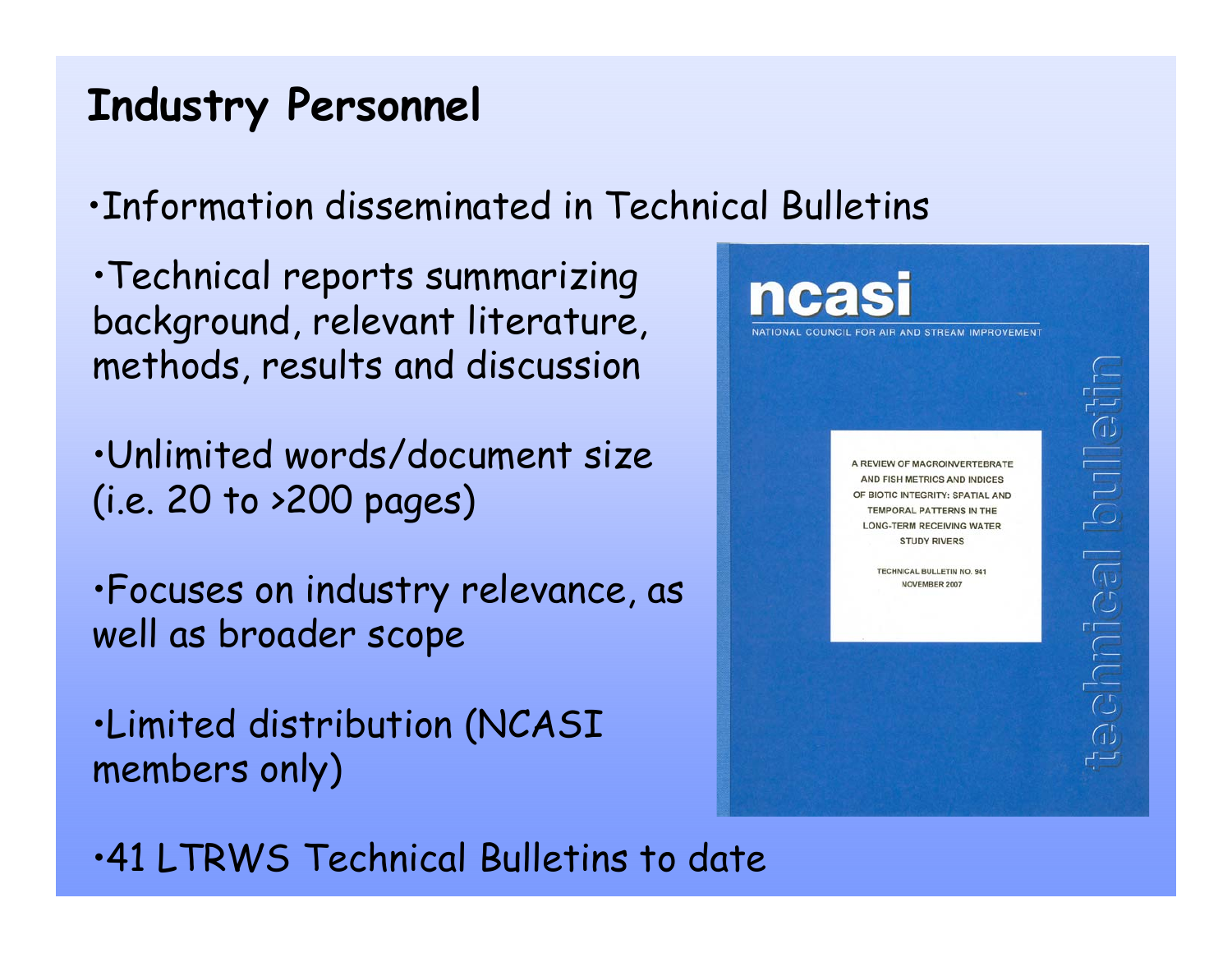## **Industry Personnel (cont'd)**

•Broader-based information dissemination through industry-focused meetings and publications

- •Information limited to specific time period/pages
- •Fewer details provided



- •Focus remains on industry relevance, but may cover broader scope
- •Broader distribution (industry reps and subscribers)
- •>40 LTRWS presentations, 3 industry journal articles

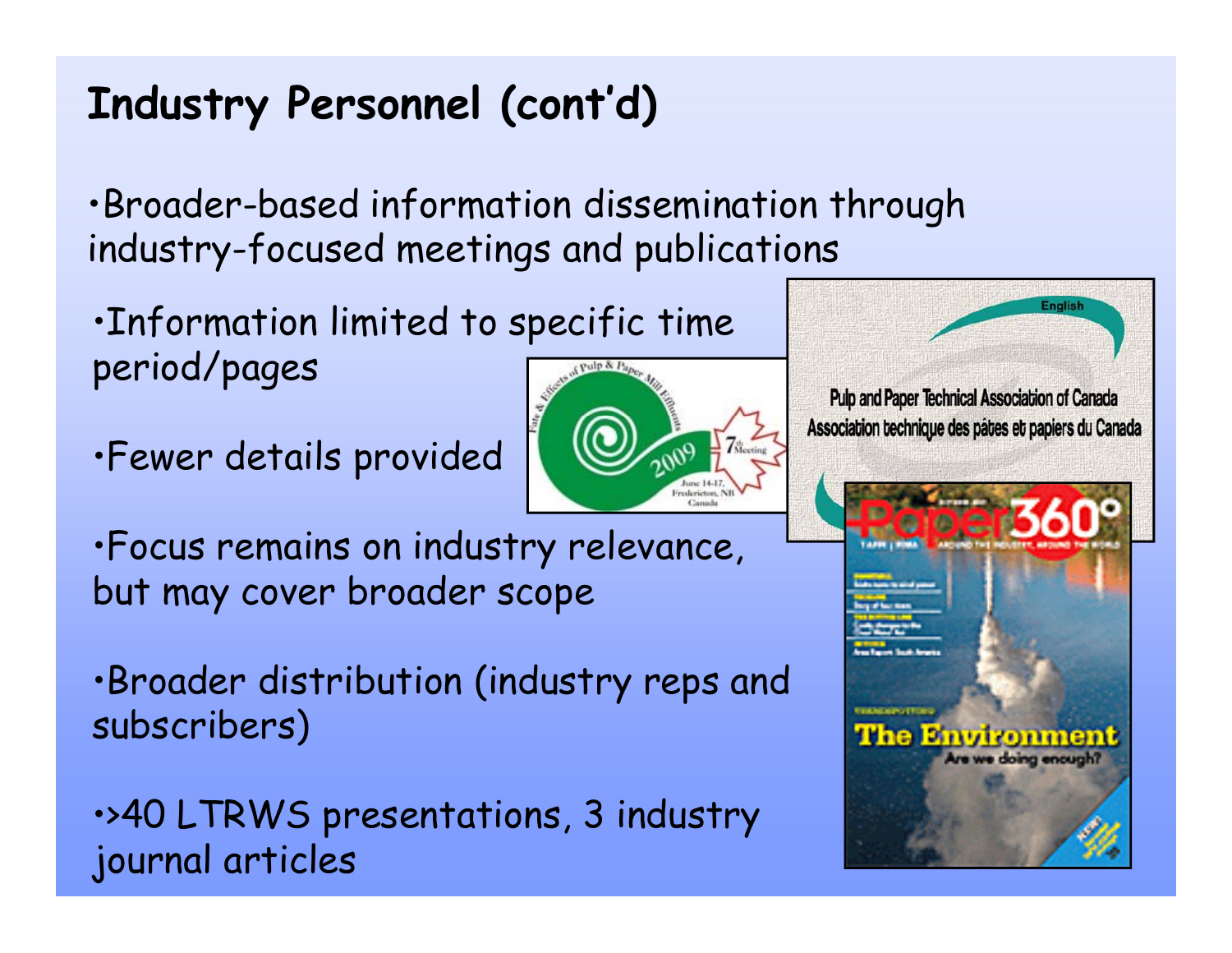#### **Stream Researchers**

•Information summarized and published in the peer-reviewed literature

- Specific number of pages limits details provided
- •Focus on broader sco pe rather than industry relevance
- ·Broader distribution, but generally limited to "academics"

·23 LTRWS peer-reviewed journal articles and books

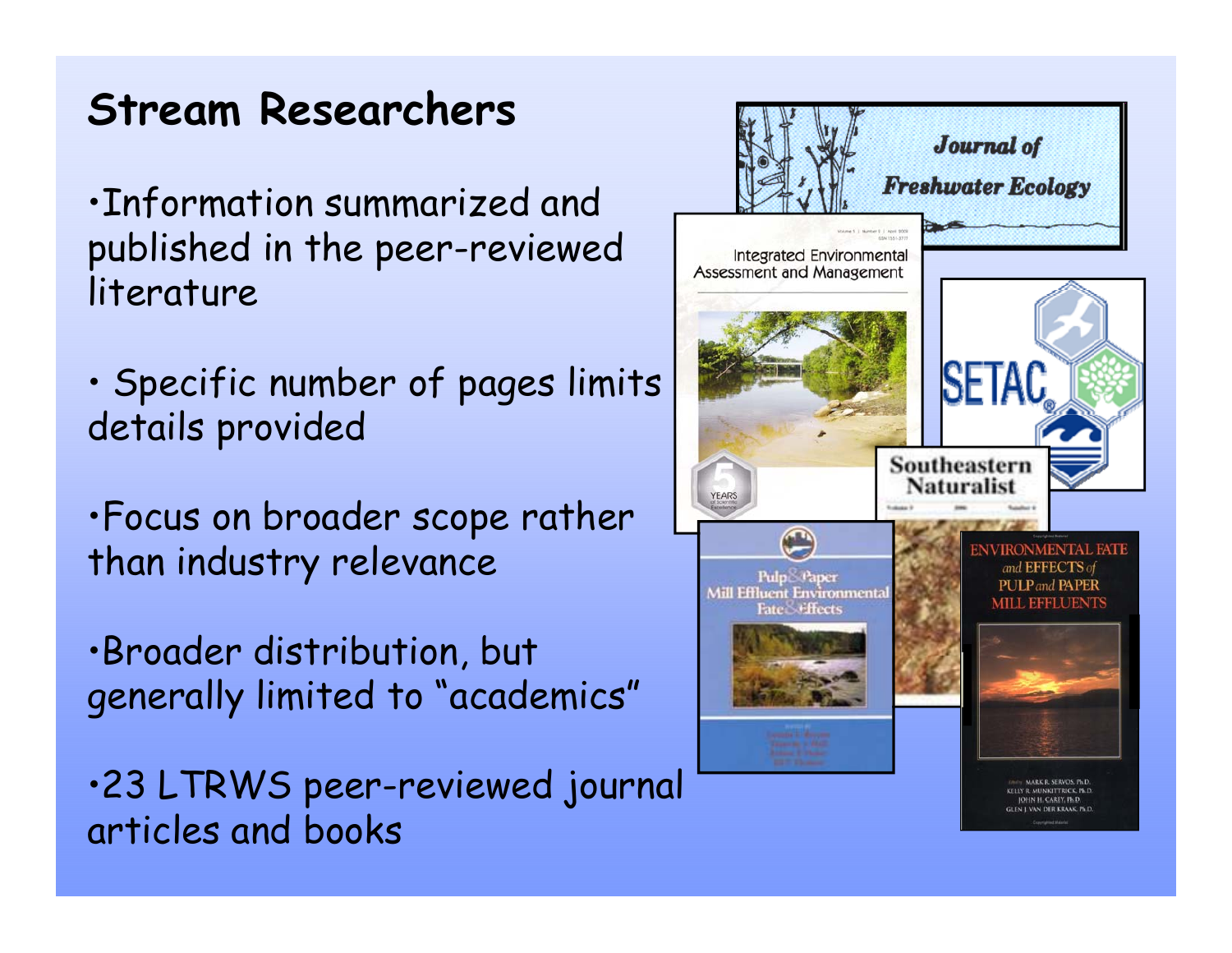#### **Stream Researchers (cont'd)**

•Presentations at professional meetings

•Information limited to specific time period so fewer details provided

•Focus on broader ecological scope

•Broader distribution (professionals/"academics")

•>32 LTRWS presentations

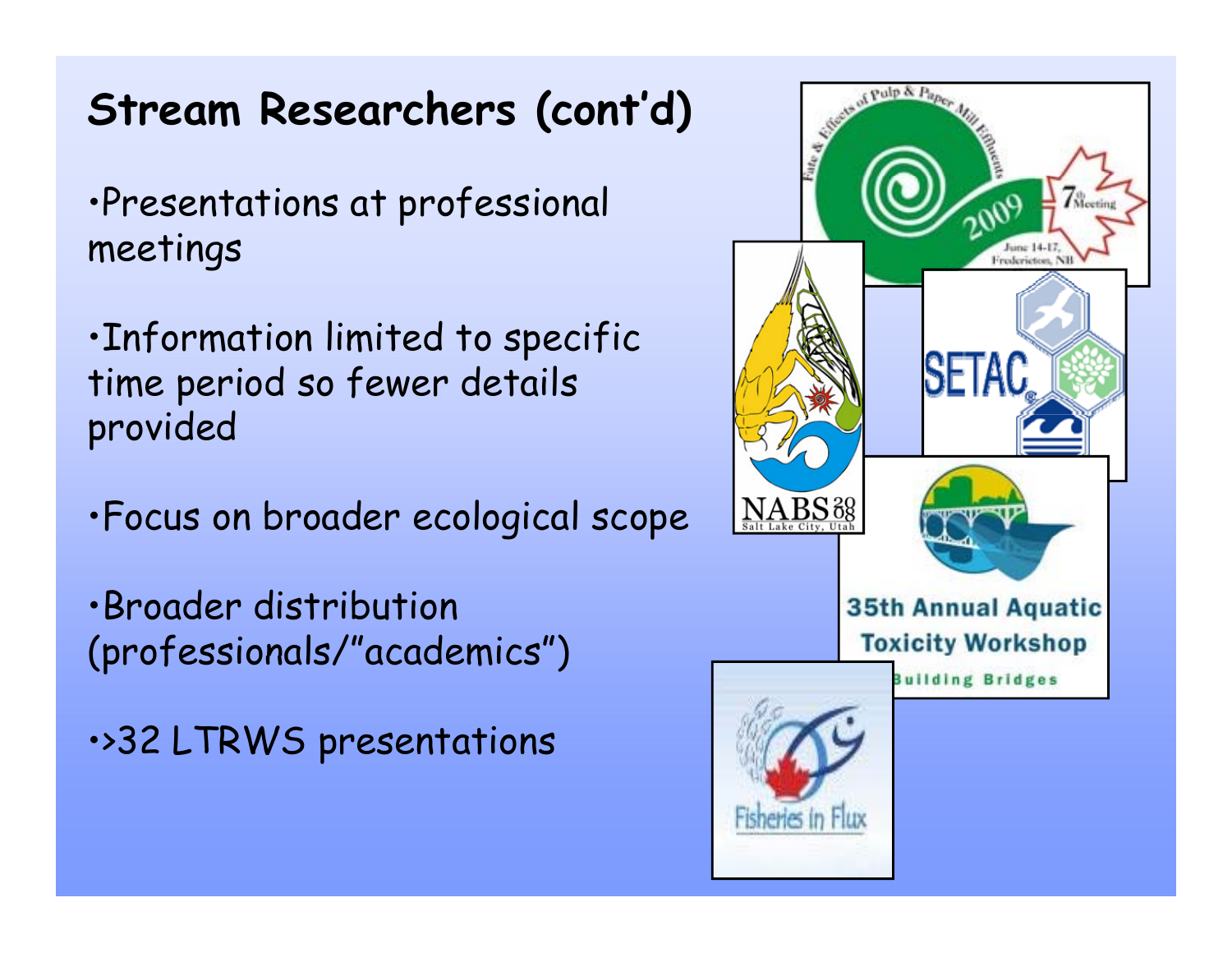•Information dissemination to industry personnel and researchers are fairly conventional, and may be appropriate for some stakeholders, policy makers, and regulators

•However, **unconventional methods** used to reach these groups (as well as industry personnel and regulators)

#### **Podcasts**

•downloadable recordings of researchers discussing aspects of the study



 $\cdot$ generally  $\sim$ 5 minutes long, but can be longer, if necessary

•available to members, but distributed to others as appropriate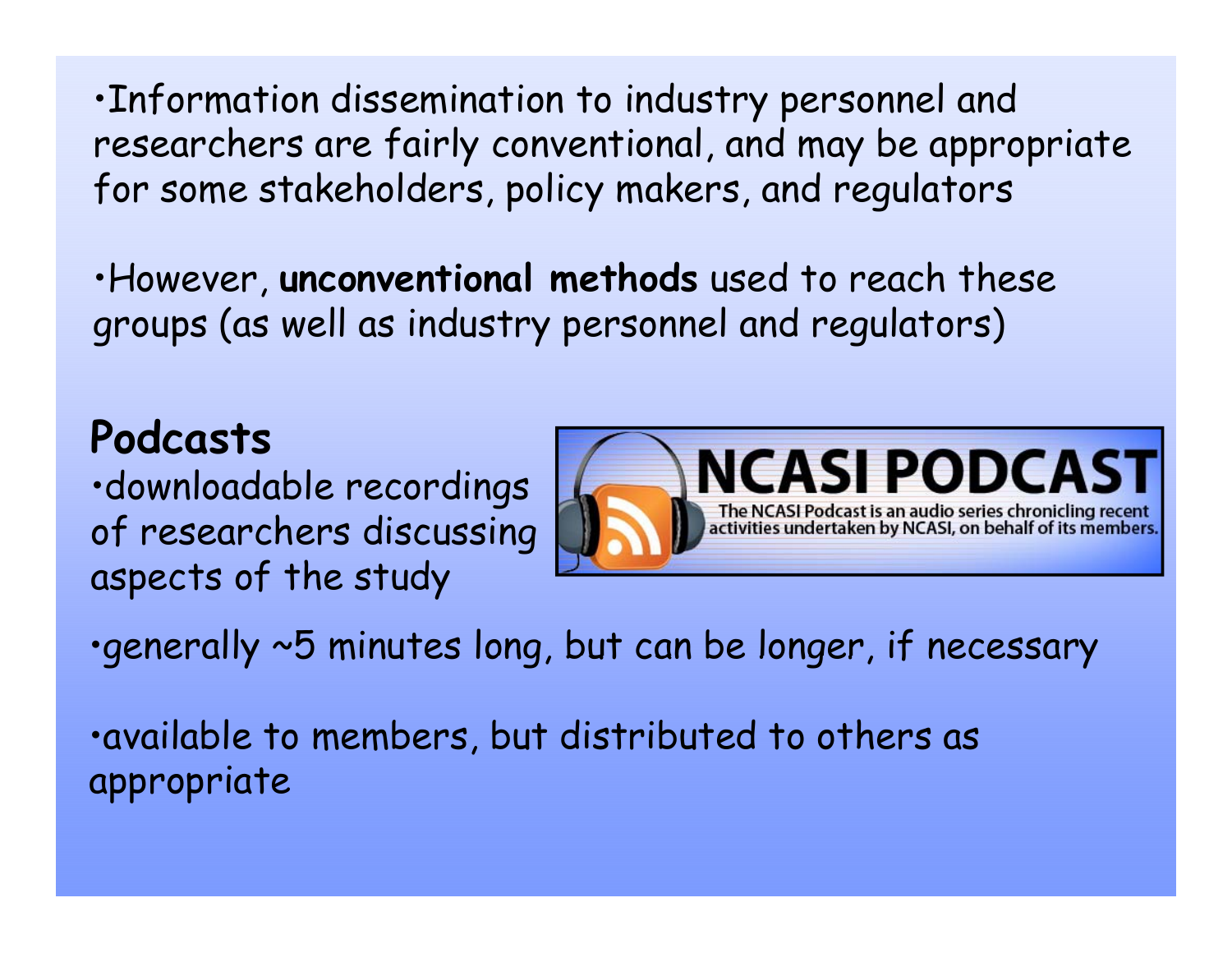#### **Webcasts**

•Interactive internet-based presentations/discussions

•Greater scope and detail than most industry and professional meeting presentations

•Jumping-off point for other methods of communication

#### **Informational Pamphlet**

•Currently being developed

- •Layperson summary of study objectives and findings
- •Limited scope and detail, but broadly distributable

•Intended audiences: industry personnel not familiar with study, stakeholders, local regulators, policy makers.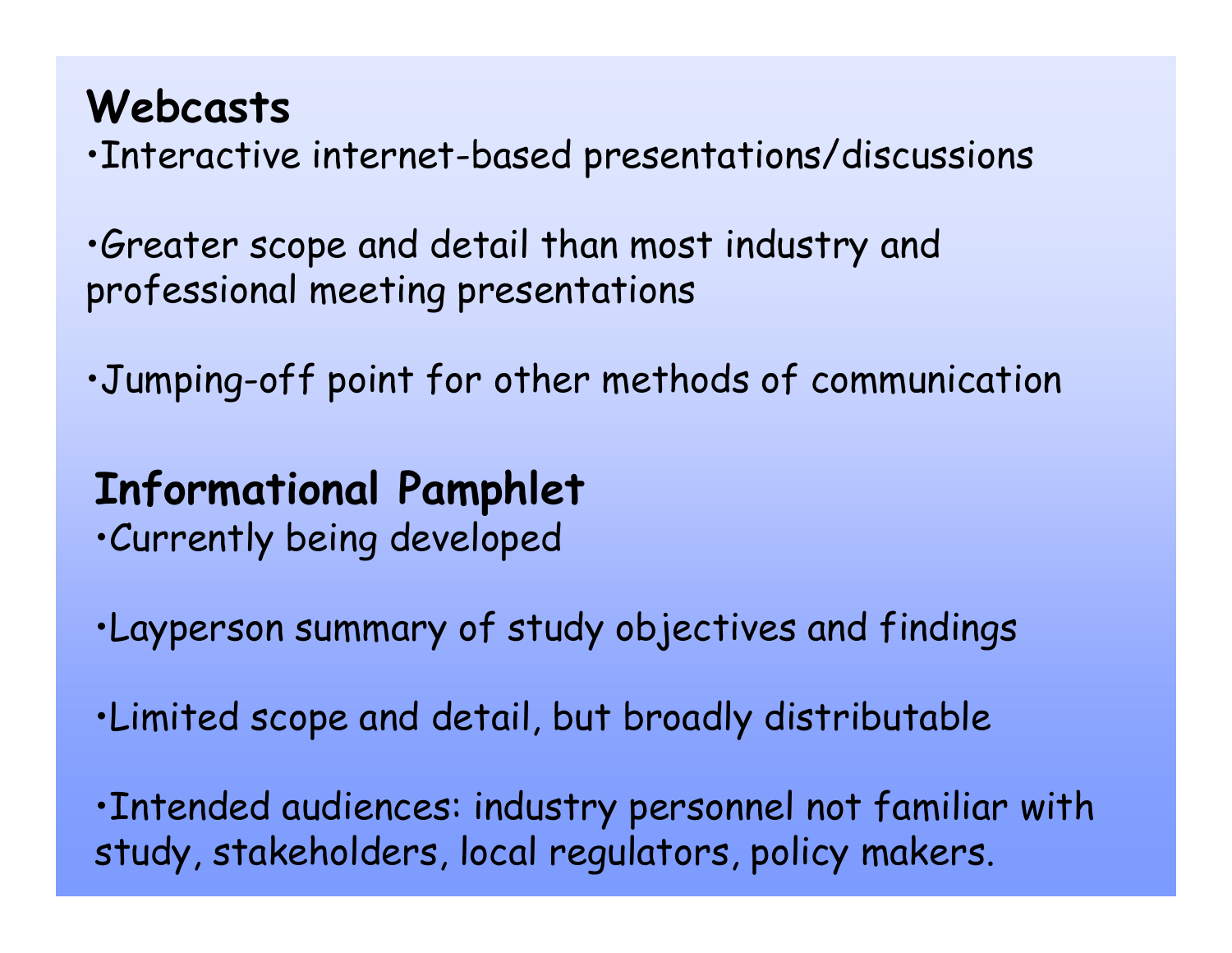#### **LTRWS Documentary**

•Documentary-style video presenting the study objectives, methods, and results

•Footage includes rivers, mills, and sampling; discussion from experts/participants of patterns and results

•Intended for all audiences, but in particular: stakeholders, regulators, and policy makers (i.e. those not likely to have access to or understand more technical/scientific documents).

•DVDs to be distributed to mill managers, fishing/naturalist clubs near mills, state agencies, and public access TV stations near study mills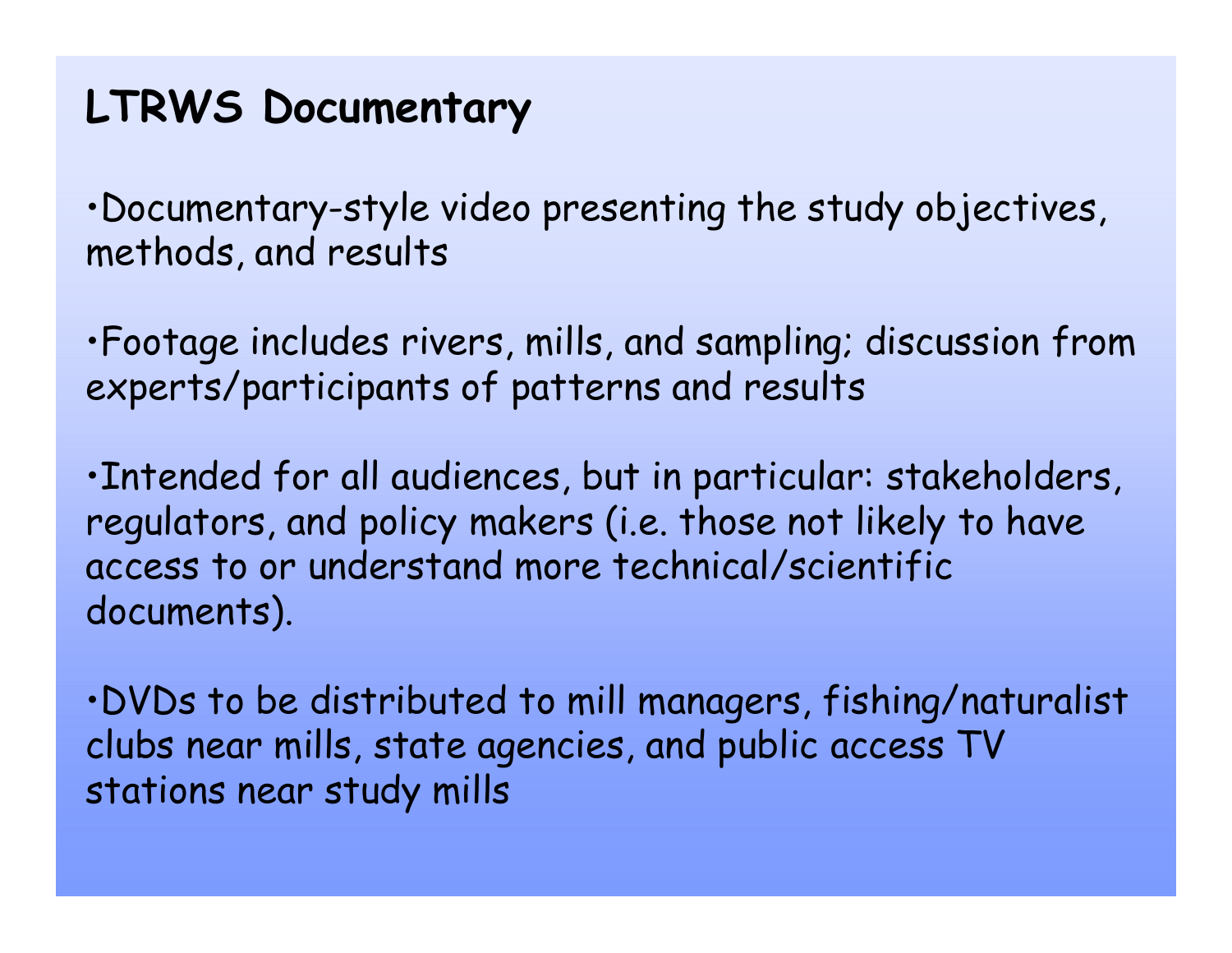#### **Summary**

•Multifaceted approach that utilizes traditional and unconventional methods of sharing information:

- •Technical reports
- •Peer-reviewed literature
- •Conference presentations (industry and professional)
- •Podcasts
- •Webcasts
- •Informational pamphlet (layperson)
- •Documentary video

•Ensures that the knowledge gained from the study is accessible to all interested groups

·Messages conveyed to audiences with an appropriate level of technical language and detail